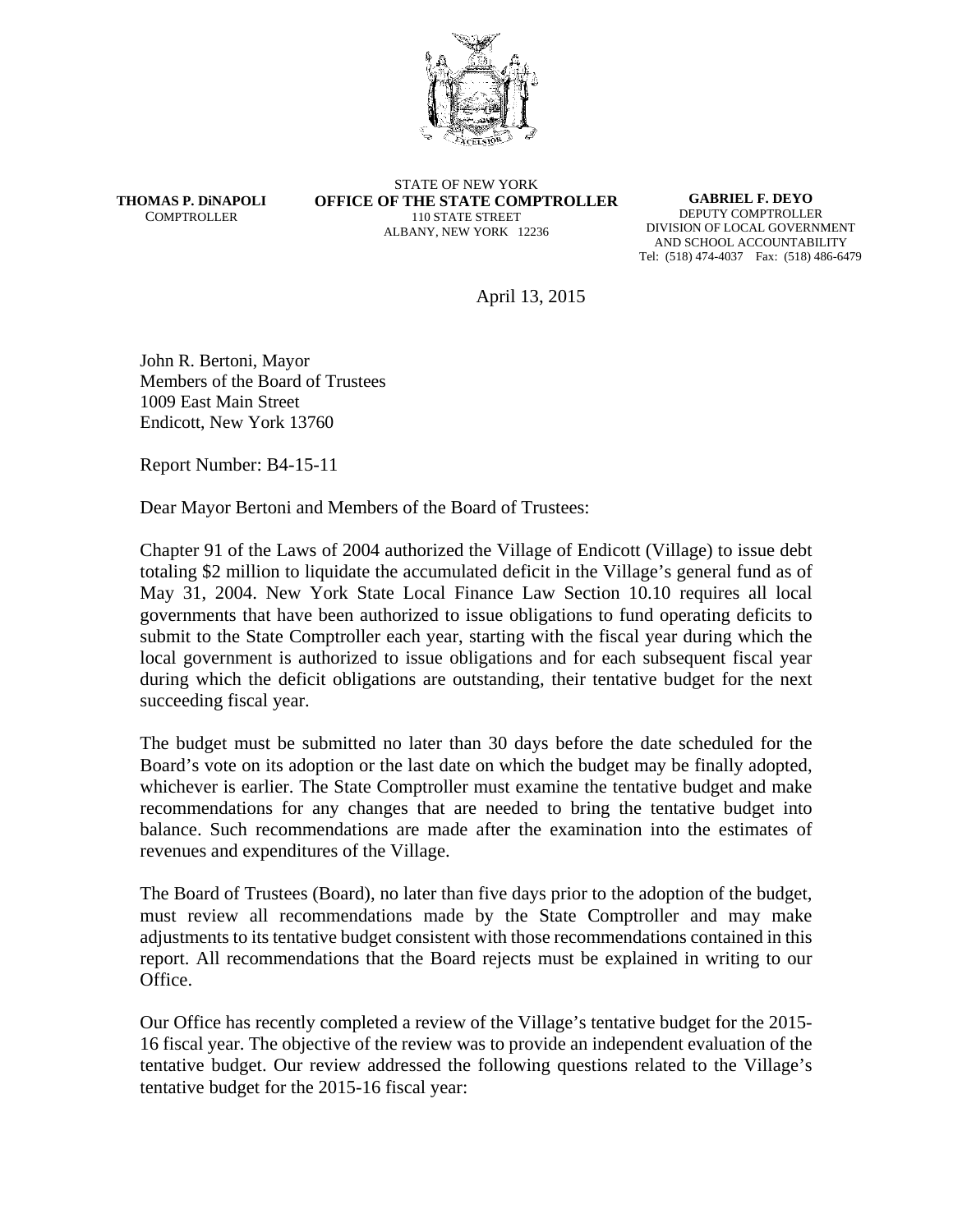- Are the significant revenue and expenditure projections in the Village's tentative budget reasonable?
- Did the Village take appropriate action to implement or resolve recommendations contained in the budget review report issued in April 2014?

To accomplish our objectives in this review, we requested your tentative budget, salary schedules, debt payment schedules and other pertinent information. We identified and examined significant estimated revenues and expenditures for reasonableness with emphasis on significant and/or unrealistic increases or decreases. We analyzed, verified and/or corroborated trend data and estimates, where appropriate. We identified any significant new or unusually high revenue or expenditure estimates, made appropriate inquiries and reviewed supporting documentation to determine the nature of the items and to assess whether the estimate was realistic and reasonable. We also evaluated the amount of fund balance appropriated in the tentative budget to be used as a financing source and determined if the amount of fund balance was available and sufficient for that purpose. In addition, we inquired and checked whether written recommendations from the prior year's budget review were implemented or resolved and, therefore, incorporated as part of the current year's budget.

The scope of our review does not constitute an audit under generally accepted government auditing standards (GAGAS). We do not offer comments or make specific recommendations on public policy decisions, such as the type and level of services under consideration to be provided.

The tentative budget package submitted for review for the fiscal year ended May 31, 2016 consisted of the following:

- 2015-16 Tentative Budget
- Supplementary Information

| <b>Fund</b>                                                      | <b>Appropriations</b><br>and Provisions<br>for Other Uses | <b>Estimated</b><br><b>Revenues</b> | Appropriated<br><b>Fund Balance</b> | <b>Real</b><br><b>Property</b><br><b>Taxes</b> |
|------------------------------------------------------------------|-----------------------------------------------------------|-------------------------------------|-------------------------------------|------------------------------------------------|
| General                                                          | \$14,249,457                                              | \$5,874,830                         | \$100,000                           | \$8,274,627                                    |
| Electric                                                         | \$3,991,982                                               | \$3,834,065                         | \$157,917                           | \$0                                            |
| Water                                                            | \$3,145,686                                               | \$2,888,400                         | \$0                                 | \$0                                            |
| Sewer                                                            | \$3,437,663                                               | \$3,282,684                         | \$0                                 | \$0                                            |
| Library <sup>a</sup>                                             | \$1,088,700                                               | \$1,057,758                         | \$30,942                            | \$0                                            |
| Parking                                                          | \$31,250                                                  | \$31,250                            | \$0                                 | \$0                                            |
| <sup>a</sup> The Library is run by a separate Board of Trustees. |                                                           |                                     |                                     |                                                |

The tentative budget submitted to our Office is summarized as follows: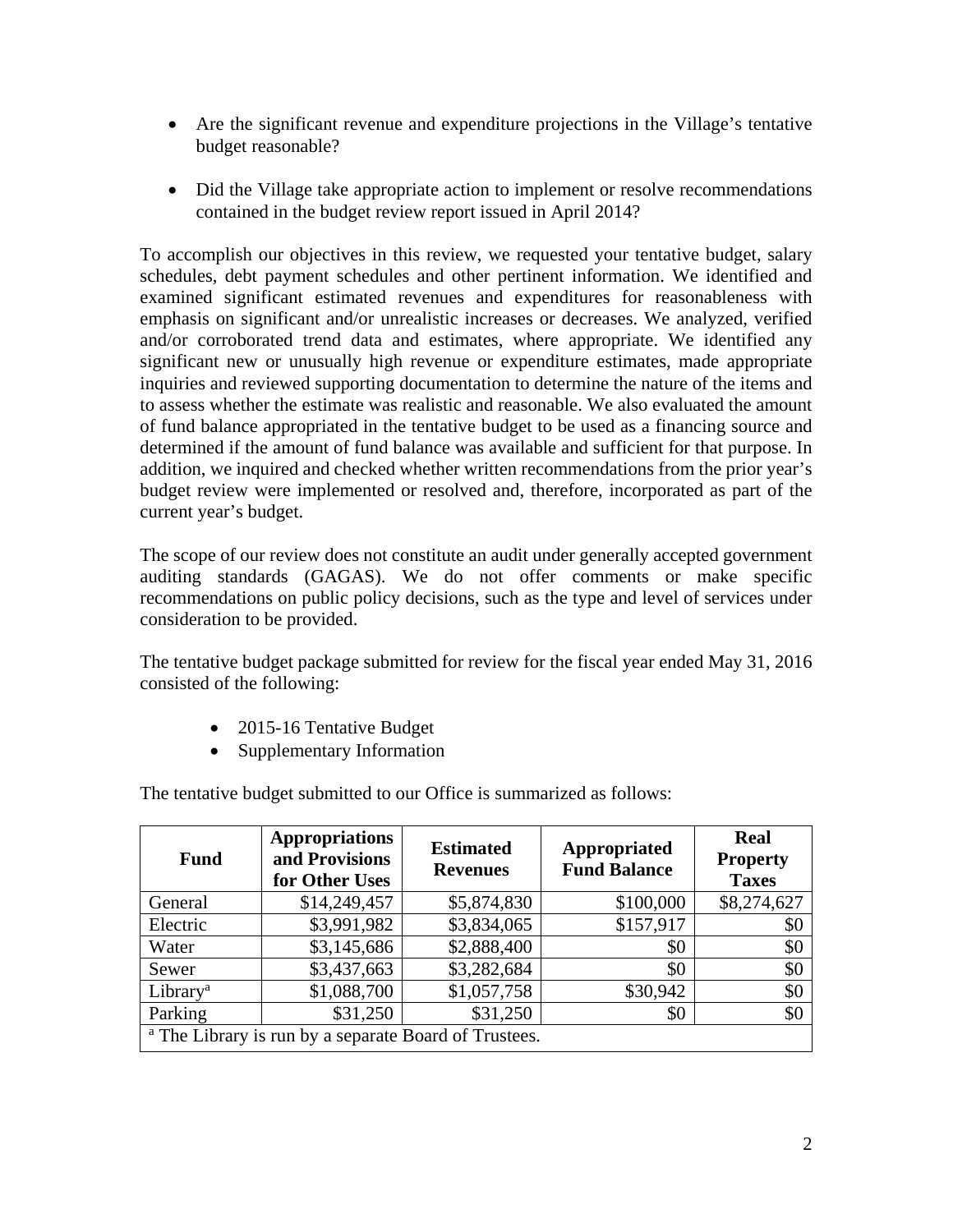Based on the results of our review, except for the matters described below, we found that the significant revenue and expenditure projections in the tentative budget for the general, electric, library and parking funds are reasonable. However, the water and sewer funds' tentative budgets are not balanced and include a deficit of approximately \$257,000 (9 percent of the fund's estimated revenues) in the water fund and \$155,000 (5 percent of the fund's estimated revenues) in the sewer fund. Village officials told us they recognized the deficit and planned to raise water and sewer rates and reduce some expenditures in May 2015 to make up the difference. We recommend the Board address these deficits in order to avoid adopting budgets that include appropriations without sufficient financing sources. We had a similar finding in last year's budget review; the Board did adjust the rate structure in both funds and as a result of the actions taken by the Board, the funds are not projected to incur deficits for the current fiscal year.

## **Tax Cap Compliance**

 $\overline{a}$ 

The State Legislature and the Governor enacted Chapter 97 of the Laws of 2011 that established a tax levy limit on all local governments, which was effective beginning in the 2012 fiscal year. The law precludes local governments from adopting a budget with a tax levy that exceeds the prior year tax levy by more than 2 percent or the rate of inflation, $<sup>1</sup>$ </sup> whichever is less, and certain exclusions permitted by law, unless the Board adopts a local law to override the tax levy limitation.

The Village's tentative budget does not comply with the tax levy limit because it includes a tax levy of \$8,274,627, which, at the time of our review, exceeds the tax levy limit allowed by law by approximately \$268,000. In adopting the 2015-16 budget, the Board should be mindful of the legal requirement to maintain the tax levy increase to no more than the tax levy limit as permitted by law, unless it adopts a local law to override the cap. Village officials are aware that they are not in compliance with the tax levy limit and told us they plan to decrease expenditure estimates in May 2015 to lessen the tax levy amount. We recommend the Board take necessary actions, such as decreasing expenditure estimates or passing an override local law, in order to avoid adopting a budget that is not in compliance with the law; otherwise, the Board would be required to place the excess amount in a reserve. We had a similar finding in last year's budget review; the Board passed a local law to override the limit in case they were unable to reduce the tax levy within the legal limit. Subsequently, the Board reduced expenditures in the 2014-15 adopted budget, which resulted in a tax levy that was within the limit established by law.

The Board has the responsibility to initiate corrective action to address the recommendations in this report. In addition, pursuant to Section 35 of New York State General Municipal Law, the Board should prepare a plan of action that addresses the recommendations in this report and forward the plan to our Office within 90 days. We encourage the Board to make this plan available for public review in the Village Clerk's office. For guidance in preparing your plan of action and filing this report, please refer to the attached documents.

<sup>1</sup> Our Office has proposed a rate of inflation applicable to villages with a fiscal year beginning June 1, 2015 at 1.68 percent. Therefore, the property tax levy is capped at 1.68 percent.